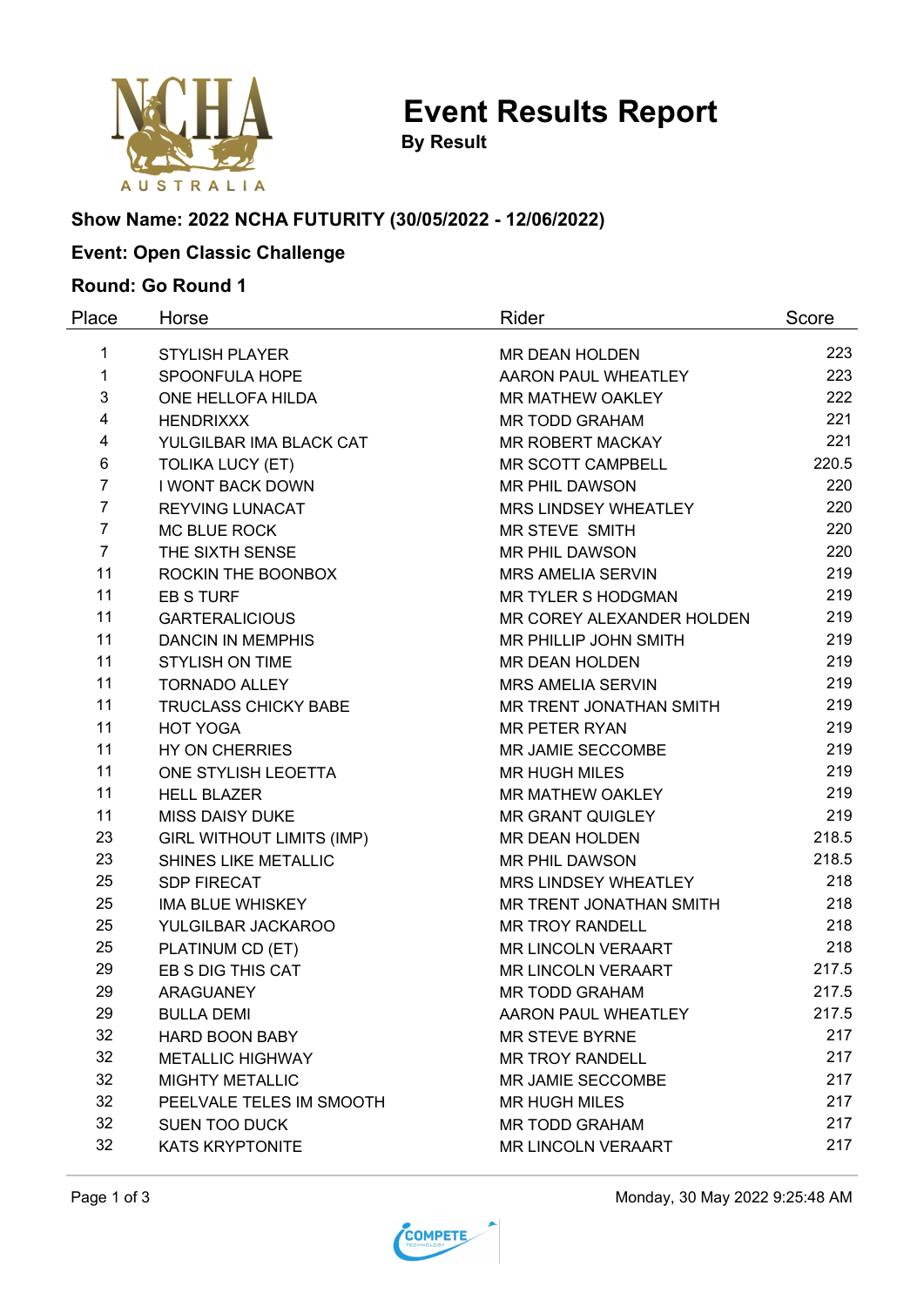

**Event Results Report**

**By Result**

## **Show Name: 2022 NCHA FUTURITY (30/05/2022 - 12/06/2022)**

## **Event: Open Classic Challenge**

#### **Round: Go Round 1**

| Place | Horse                       | Rider                      | Score |
|-------|-----------------------------|----------------------------|-------|
| 32    | NOTHIN SWEETA THAN A DUCK   | MR DEAN HOLDEN             | 217   |
| 32    | <b>METAL AS ANYTHING</b>    | <b>MR WARWICK SCREEN</b>   | 217   |
| 40    | <b>BC COLD STEEL</b>        | <b>MR GRANT QUIGLEY</b>    | 216.5 |
| 40    | <b>MC BLUE DIAMOND</b>      | MR PHILLIP JOHN SMITH      | 216.5 |
| 40    | <b>ELAWAR CAT</b>           | MR COREY ALEXANDER HOLDEN  | 216.5 |
| 40    | <b>BLUEBLOODEDBOON</b>      | <b>MR LINCOLN VERAART</b>  | 216.5 |
| 44    | CALINDA LOTS OF LACE        | MR DANIEL JOHN TINCKNELL   | 216   |
| 44    | <b>EBS CLYPPINGS</b>        | MR COREY ALEXANDER HOLDEN  | 216   |
| 44    | <b>KITKATICALE</b>          | <b>MR GRANT QUIGLEY</b>    | 216   |
| 44    | <b>TRUCLASS FLAME</b>       | MRS LINDSEY WHEATLEY       | 216   |
| 44    | SMOOTH CHERRY REY           | <b>MR JACKSON R GRAY</b>   | 216   |
| 44    | <b>TAPT ONE TIME</b>        | <b>MR PHIL DAWSON</b>      | 216   |
| 50    | <b>SLITHERING</b>           | <b>MRS RACHEL LEITCH</b>   | 215   |
| 50    | <b>SMART LIL TURPENTINE</b> | <b>MR HUGH MILES</b>       | 215   |
| 52    | YULGILBAR HI KITTY          | MR DEAN HOLDEN             | 214.5 |
| 53    | <b>FOOLARIS</b>             | <b>MR JACKSON R GRAY</b>   | 214   |
| 53    | PETAS SUGAR RAE             | MRS LINDSEY WHEATLEY       | 214   |
| 53    | <b>HELLS ROCKIN</b>         | <b>MRS LYNDA MACCALLUM</b> | 214   |
| 53    | <b>RAPTOR</b>               | <b>MR LINCOLN VERAART</b>  | 214   |
| 53    | ONE TUFF DOVE               | MR COREY ALEXANDER HOLDEN  | 214   |
| 53    | <b>KINDA SMART</b>          | <b>MR JACKSON R GRAY</b>   | 214   |
| 59    | <b>BADBOY HENRY</b>         | <b>MR WARWICK SCREEN</b>   | 213.5 |
| 60    | <b>LADY NO MORE</b>         | <b>MR ISAAC WESTERHUIS</b> | 213   |
| 60    | <b>STYLISH BLUE ACRE</b>    | MR ROB HODGMAN             | 213   |
| 60    | <b>HARD SPINNING CASH</b>   | <b>MRS RACHEL LEITCH</b>   | 213   |
| 60    | <b>GALVANISE</b>            | MR TRENT JONATHAN SMITH    | 213   |
| 64    | <b>HENRYS JAZABELLE</b>     | <b>MR ISAAC WESTERHUIS</b> | 212   |
| 64    | <b>DUAL SMART CHICK</b>     | MR JAMIE SECCOMBE          | 212   |
| 64    | <b>JAZZY HAT</b>            | <b>MR CASEY TONES</b>      | 212   |
| 64    | <b>SCOOTIN PHYLLIS</b>      | MR ROB HODGMAN             | 212   |
| 68    | <b>CHISUMS BOYD</b>         | <b>MR WARWICK SCREEN</b>   | 211   |
| 68    | <b>COCOAS POP ROC</b>       | <b>MR BEN O'REILLY</b>     | 211   |
| 68    | <b>BET SHES A GEM</b>       | MR COREY ALEXANDER HOLDEN  | 211   |
| 71    | SMOOTH AS HELL              | <b>MR JASON MCCLURG</b>    | 209   |
| 72    | <b>HONKEYS CAT</b>          | <b>MR ISAAC WESTERHUIS</b> | 208   |
| 72    | <b>BIT A SWEET HIGH</b>     | MR JACKSON R GRAY          | 208   |
| 74    | <b>CLASSY N HOTT</b>        | <b>MR WILLIAM TAPP</b>     | 205   |